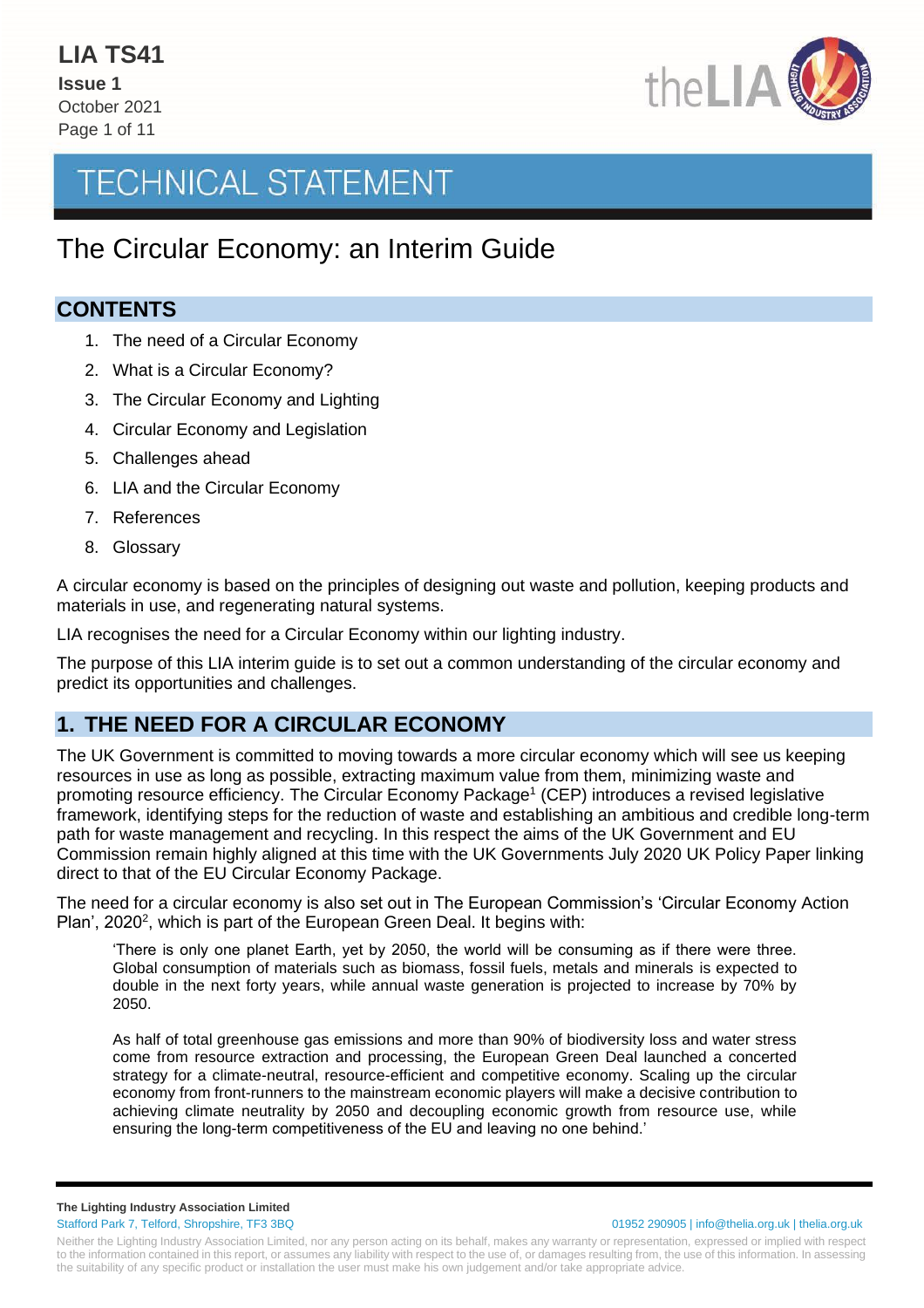

### **2. WHAT IS A CIRCULAR ECONOMY?**

We live in a linear manufacturing model currently, with a take-make-waste extractive industrial model. We have become accustomed to hearing about reducing the consumption of single use plastics, such as coffee stirrers, banning plastic bags from supermarkets and carrying reusable cups into our favourite coffee retailer. However, a circular economy is about far more than this. 'A circular economy aims to redefine growth, focusing on positive society-wide benefits. It entails gradually decoupling economic activity from the consumption of finite resources and designing waste out of the system. Underpinned by a transition to renewable energy sources, the circular model builds economic, natural, and social capital. It is based on three principles:

- Design out waste and pollution
- Keep products and materials in use
- Regenerate natural systems'<sup>3</sup>

The Design stage of a product is critical to all of the above. 'Waste and pollution are not accidents, but the consequence of decisions made at the design stage, where around 80% of environmental impacts are determined.' 4



This infographic<sup>5</sup> provides a circular economy overview.

Copyright © Ellen MacArthur Foundation, *Circular economy system diagram* (February 2019) www.ellenmacarthurfoundation.org

## **The Lighting Industry Association Limited**

#### Stafford Park 7, Telford, Shropshire, TF3 3BQ 01952 290905 | info@thelia.org.uk | thelia.org.uk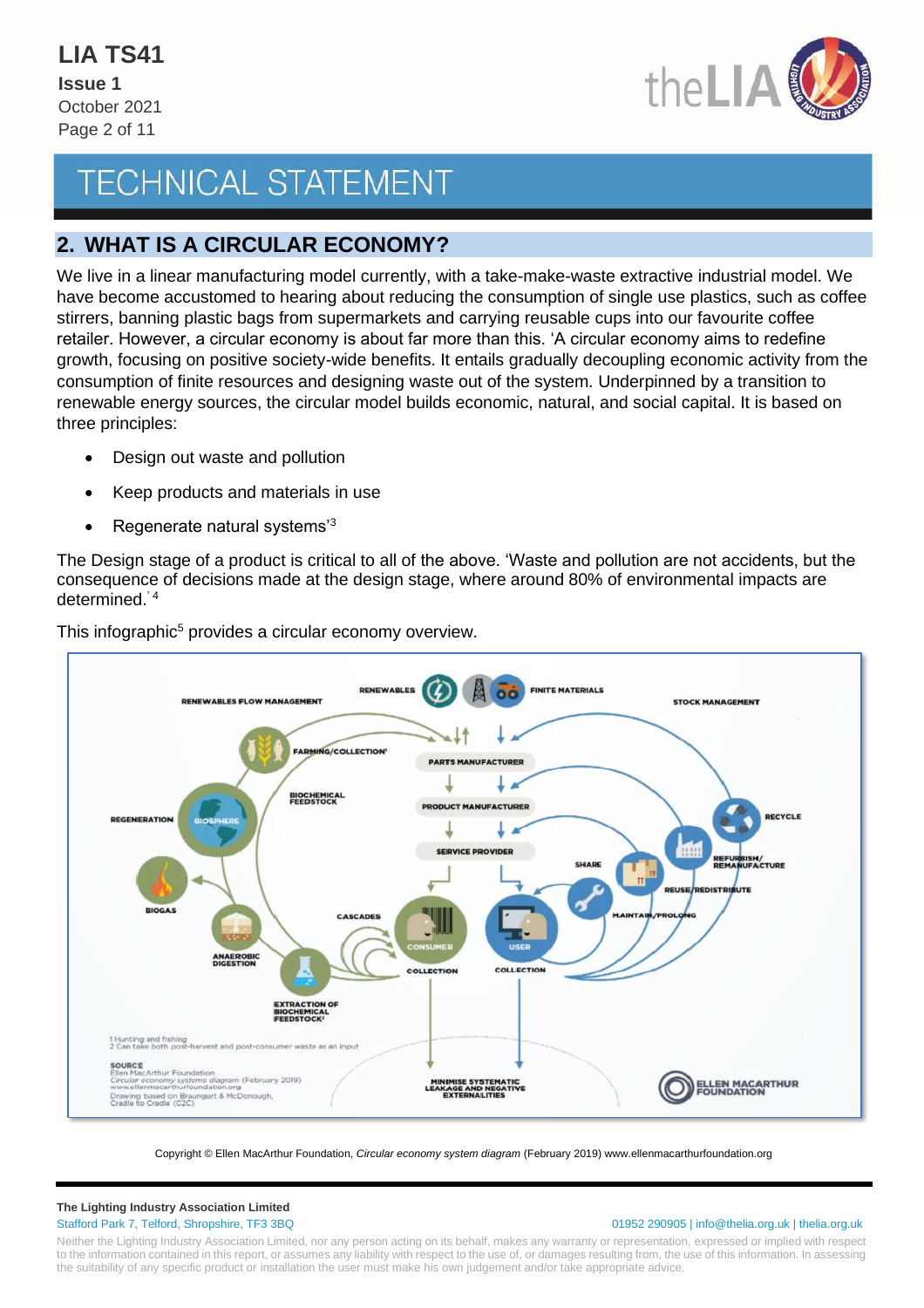

### **3. THE CIRCULAR ECONOMY & LIGHTING**

The Circular Economy applied to lighting and other segments is discussed in the BEIS report prepared by ICF Consulting Services Ltd: 'UK Energy-related Products Policy Study, Final report, July 2021' (give a reference) and specifically on lighting in Lighting Europe's October 2017 white paper: 'Serviceable Luminaires in a Circular Economy'<sup>6</sup> . Taking outcomes from these reports, and adding comments, particularly on controls, LIA suggests the following benefits that the serviceability of lighting products brings to the customers, the environment and the economy:

- Luminaires can be repaired and have a longer technical lifetime thereby improving the material efficiency of the sector and reducing waste.
- Luminaires can be upgraded to improve their performance resulting in greater energy savings. E.g.: a more efficient LED module is installed or a presence sensor is added to the luminaire. This can involve remanufacturing old lighting stock like TL5 luminaires as well as newer LED luminaires. Replaced parts can be recycled or sometimes reused in line with Circular Economy principles.
- Luminaires can be "future-proofed" and enjoy a longer economic lifetime. Thanks to regular upgrades, luminaires remain a state-of-the-art infrastructure and respond to the evolving needs of customers. E.g.: a connectivity plug enables transforming existing fixtures into a connected lighting system and avoids the full replacement of obsolete luminaires.
- It could take time to realise, but serviceable luminaires could enable new business models and create new jobs. E.g.: new opportunities arising for professionals offering monitoring, maintenance, data analytics etc.
- Serviceable luminaires increase the proximity of manufacturers to their customers and allow them to offer products and services addressing different needs.
- Repairs and upgrades to lighting control systems can often be made by replacing or adding component devices to return the system to proper functionality or even to enhance and add to their functionality.
- Lighting control systems can have software and/or firmware upgrades automatically applied to various component devices that can effectively update, protect and even increase the functionality of the components and the systems they reside in. Preventative update patches are already commonplace with connected lighting controls systems. The use of the "Cloud" as a method of monitoring and upgrading software can be imagined. Lighting controls systems, and particularly wireless versions, can support the circularity of the buildings in which they are installed by allowing greater flexibility in how the space is re-configured through it's life as the needs or the users of the space change, without the need to rip out and replace cabling and switches, etc that are still functioning properly. As buildings evolve so features can be turned on and off to suit the use of the space.
- Large reductions in use-stage energy consumption of the lighting installation are achievable through the use of efficient lighting technologies, for example LED luminaires and lamps and lighting controls systems. Reduced energy consumption results and result in lower demand for raw material extraction for fuel, energy generation equipment and distribution infrastructure and so also support the principles of the material efficiency and circular economy.

**The Lighting Industry Association Limited** Stafford Park 7, Telford, Shropshire, TF3 3BQ 01952 290905 | info@thelia.org.uk | thelia.org.uk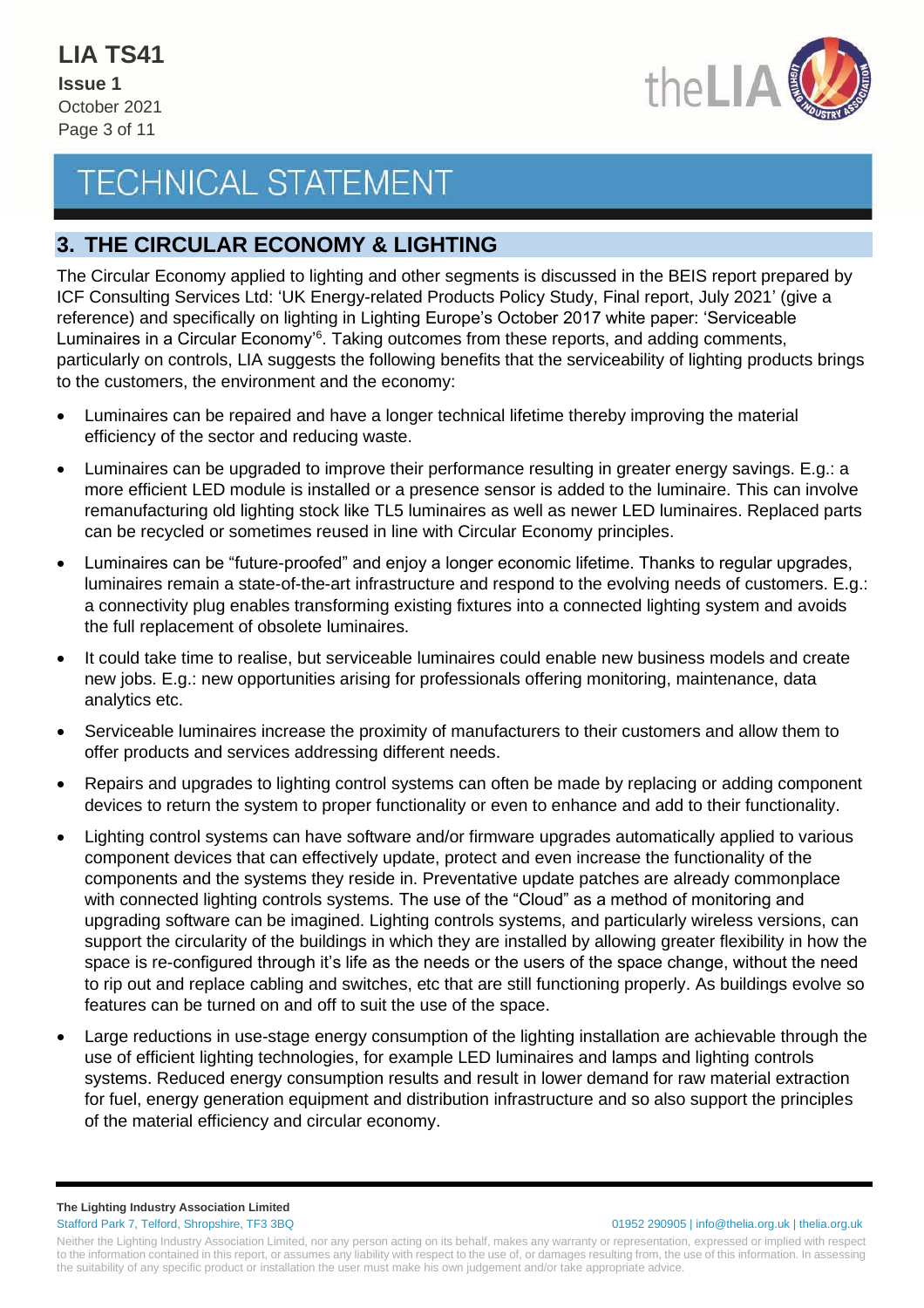

• Circular practices such as repair, re-use, product as a service can all be supported by the data provided by analytics from lighting controls systems. For example, it's easier to anticipate the remaining life of a component if it's known for how long and to what extreme the component has been operated previously.

### **4. CIRCULAR ECONOMY & LEGISLATION**

The Ecodesign for Energy-Related Products and Energy Information (Lighting Products) Regulations 2021 was laid in Parliament on 1st July. The next stage is a vote (no changes allowed) in the House of Commons & House of Lords which is expected mid Sept. When approved it then becomes law and a SI is published. An application date of 1st October is set.

Link to draft SI - <https://www.legislation.gov.uk/ukdsi/2021/9780348225488/contents>

The Circular Economy is touched upon in chapter 2, part 6:

*6. Manufacturers, authorised representatives and importers of containing products must ensure that light sources and separate control gears can be replaced with the use of commonly available tools and without permanent damage to the containing product.*

*Paragraph (1) does not apply where a technical justification related to the functionality of the containing product is provided in the technical documentation explaining why the replacement of light sources and separate control gear is not appropriate.*

Note that the same requirements are applicable in Europe from 1<sup>st</sup> Sept 2021 as set out in Article 4 of EU 2019/2020 (Single Lighting Regulation). See<https://eur-lex.europa.eu/eli/reg/2019/2020/oj>

### **5. CHALLENGES AHEAD**

Circular business models present opportunities for business as set out above. However, as with any other traditional manufacturing industry, the transition to a circular model for the lighting industry is unlikely to come without challenges. These will include:

- Re. Article 4 from the Ecodesign Directive quoted above is it possible to treat an industry as diverse as lighting in one measure? The domestic market is huge and includes a lot of imported, often low cost lamp solutions that are not designed for the circular economy. Industrial and street lighting provide better opportunities to target both design and application. For example Zhaga has made some inroads into the standardised approach to LEDs and in street lighting this has been quite successful as the DALI Alliance is now working with Zhaga to create the D4i / Zhaga scheme. Commercial lighting is a mixed picture. As an industry we have the opportunity to define not only the design of the scheme and luminaries but also minimum quality standards for performance and interoperability between devices.
- Does it make sense to focus on light source replacement at the same pace as shorter-lived control gear, especially considering all that this entails (at an extreme, standardisation of interfaces.)
- Should compliance be via self-declaration or independent assessment? Think of the costs involved especially if mandatory for all derivatives and specials. But also think about the non-compliance of unscrupulous importers. Compliance also refers to the correctness of green claims (avoiding

Neither the Lighting Industry Association Limited, nor any person acting on its behalf, makes any warranty or representation, expressed or implied with respect to the information contained in this report, or assumes any liability with respect to the use of, or damages resulting from, the use of this information. In assessing the suitability of any specific product or installation the user must make his own judgement and/or take appropriate advice.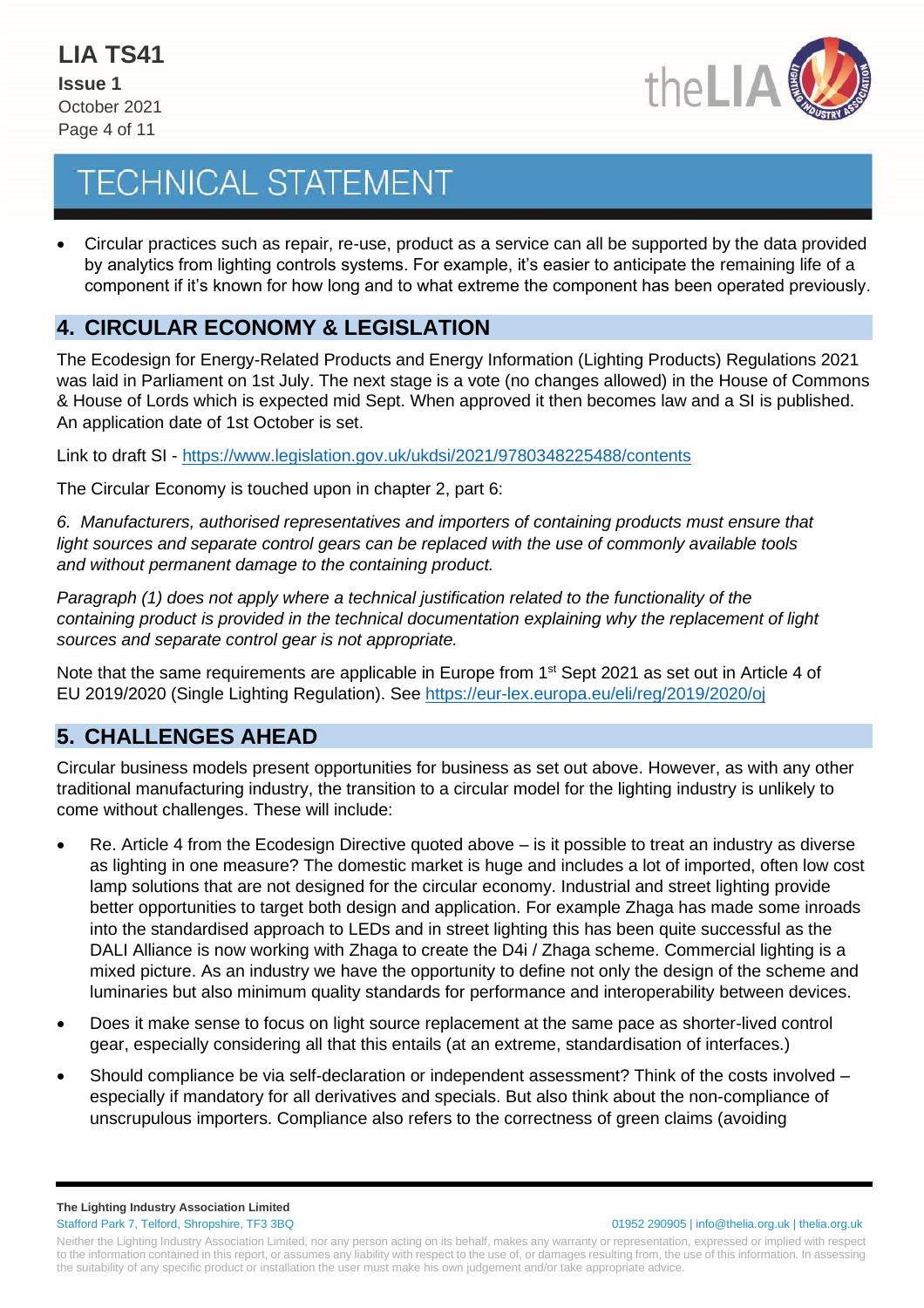

'Greenwash'). Maybe self-declaration for luminaires designed to use lamps and control gear which have been independently certified?

- Interoperability of software and interchangeability of hardware both support circularity for example by allowing components from multiple suppliers to be used in products or systems initially produced by a different manufacturer, so removing the reliance on a single supplier for repair and upgrade. This can be especially critical where that original manufacturer has gone out of business, potentially rendering a product or system unable to have its life extended through repair or upgrade. However, there are significant concerns around mandating interoperability and interchangeability, including risks around disincentivising a producer's efforts to innovate, so potentially resulting in net-negative effects for sustainability as well as a sacrifice of user experience.
- The lighting industry moving more towards being a service industry could make sense, but it will take time: think of setting up local repair networks and extended duties of care with commitments to provide spares at reasonable cost.
- Let us not stifle innovation and creativity by travelling too far down the road of commoditised modularity and less regular component upgrades.
- How to responsibly gauge the extent of upgrade possibilities for a luminaire? These upgrade possibilities can add expense and environmental impact. How to balance this with the likelihood that these upgrades will be put into practice. This will vary segment by segment. Not every circular activity necessarily has a positive outcome in every situation and so it's important to keep the ultimate goal of improved environmental sustainability in mind rather than being overly fixated on the routes used to get there. An example of thinking on this topic is given in the references.<sup>7</sup>
- How to responsibly gauge when a good time is to upgrade. Lumen depreciation levels? Availability of more efficient light sources? New controls options? Substances involved in the first build have subsequently been banned. This will involve new ways of doing business with maybe extended relationships between specifiers and their clients.
- What is considered to be the smallest unit of reasonable repair beyond which there are no practically repairable parts? Repairing a circuit board is seldom practical. However, repairing a product by replacing a circuit board could certainly be practical where the circuit board is designed for replacement. It seems like luminaires give us a great opportunity to support the principles of circular economy as they can certainly have serviceable parts such as the light source, the LED Driver/ballast, optics, decorative elements, control system devices, etc. Deep repairs, like repairing a circuit board, raise much greater concern about whether such repairs are done properly and that the product remains in compliance with safety, performance and other legal requirements.
- Who carries out repairs or upgrades? Potentially, mirroring the car industry, not the original manufacturer. The repairer in this instance would provide UKCA/CE compliance and warranty.
- To be successful our industry must embrace Circular Economy principles throughout the entire manufacturing process. Developing circular principles means a full 360° approach to Procurement, Assembly, Supply Chain, Material Selection, Go To Market strategies and 'end of first life' approach. Added to these manufacturer considerations, there will need to be process changes from designers, contractors, end-users, sustainability managers and facilities managers. This will take time and fresh

**The Lighting Industry Association Limited** Stafford Park 7, Telford, Shropshire, TF3 3BQ 01952 290905 | info@thelia.org.uk | thelia.org.uk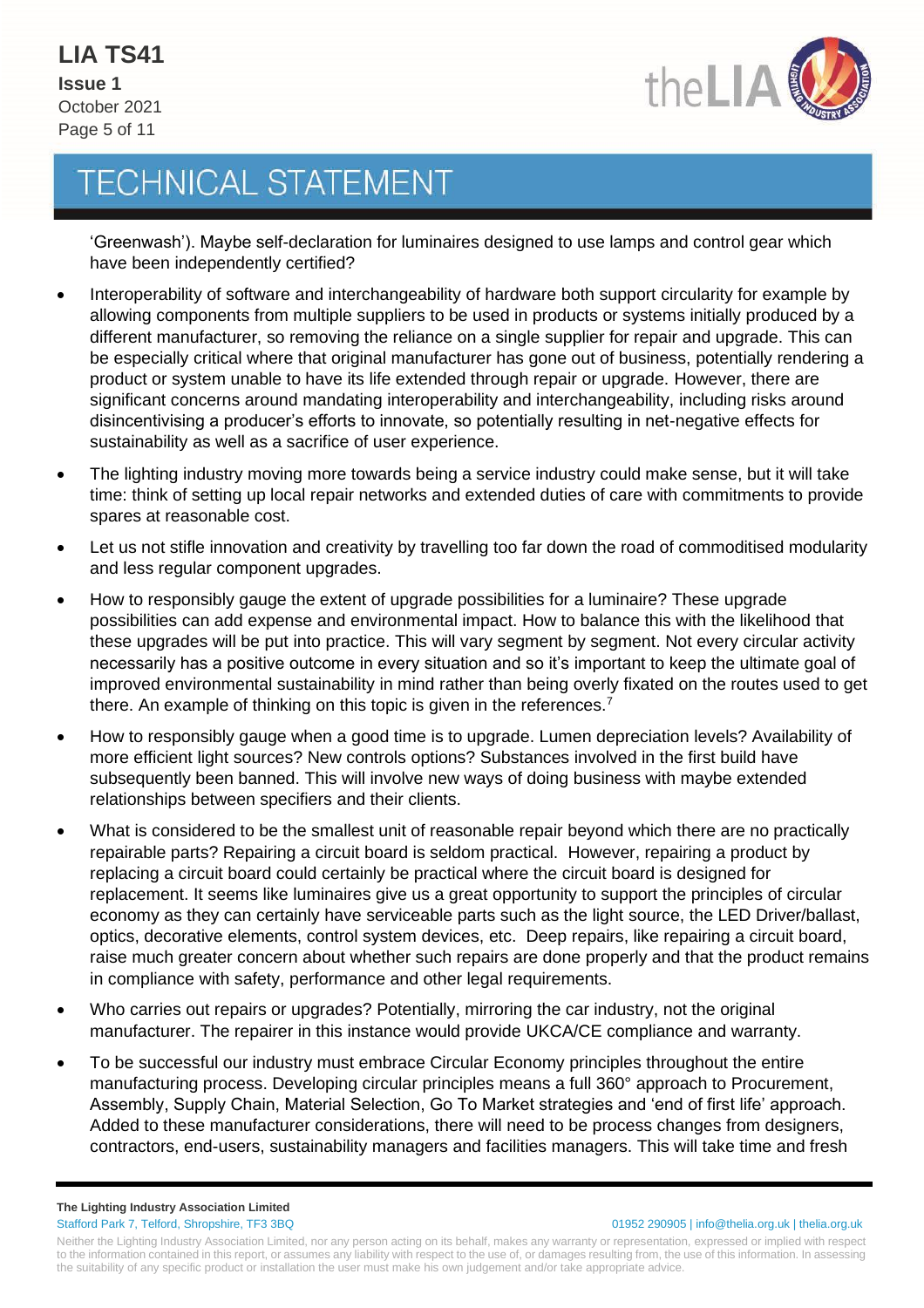

thinking on how to encourage change in a Circular Economy direction given the current practices and prevalence of short-term cost considerations in the construction industry.

- Standards and guides on Circular Economy principles are essential to aid with design and discipline green claims. Without a comprehensive and harmonised approach there will be confusion ahead between clients, specifiers, engineers and manufacturers.
- Customer requirements for the product choices they make to fit with their own ESG/CSR aspirations around materials, manufacturing location, social impact of production etc may differ from industry guidance.

### **6. LIA AND THE CIRCULAR ECONOMY**

LIA are well placed to track and contribute to Circular Economy developments for the UK lighting industry. At a standards level LIA are active in the national committees of BSI, this participation escalating with LIA staff/members also working directly at the levels of CENELEC and IEC; the close links LIA has with government reach out in the UK to BEIS (Department for Business, Energy & Industrial Strategy) and via Lighting Europe into the European Parliament and Commission. The LIA have set up a technical committee concerned with the Circular Economy and Life Cycle Analyses. It feeds into Lighting Europe Task Forces covering these two issues (mandated from WG Sustainability).

The LIA supports measures toward the Circular Economy, agreeing with the business benefits as set out by Lighting Europe above. It is already involved with studies and initiatives, some previously detailed, and discussing the various challenges we see before our industry.

The LIA track record of engagement with environmentalism has in the past embraced REACH, RoHS, WEEE and conflict mineral compliance, as well obviously as efficacy initiatives.

LIA will continue to advise its members on all aspects of the Circular Economy in our lighting industry. This holding paper is a first step communication to be developed.

### **7. REFERENCES**

1 [https://www.gov.uk/government/publications/circular-economy-package-policy-statement/circular-economy-package](https://www.gov.uk/government/publications/circular-economy-package-policy-statement/circular-economy-package-policy-statement)[policy-statement](https://www.gov.uk/government/publications/circular-economy-package-policy-statement/circular-economy-package-policy-statement)

- <sup>2</sup> [https://ec.europa.eu/environment/strategy/circular-economy-action-plan\\_en](https://ec.europa.eu/environment/strategy/circular-economy-action-plan_en)
- <sup>3</sup><https://www.ellenmacarthurfoundation.org/circular-economy/concept>
- <sup>4</sup> <https://www.ellenmacarthurfoundation.org/circular-economy/what-is-the-circular-economy>
- <sup>5</sup> <https://www.ellenmacarthurfoundation.org/circular-economy/concept/infographic> (simplified)
- <sup>6</sup> [https://www.lightingeurope.org/images/publications/position-papers/LightingEurope\\_-\\_White\\_paper\\_-](https://www.lightingeurope.org/images/publications/position-papers/LightingEurope_-_White_paper_-_Serviceable_luminaires_in_a_Circular_Economy_-_October_2017.pdf) [\\_Serviceable\\_luminaires\\_in\\_a\\_Circular\\_Economy\\_-\\_October\\_2017.pdf](https://www.lightingeurope.org/images/publications/position-papers/LightingEurope_-_White_paper_-_Serviceable_luminaires_in_a_Circular_Economy_-_October_2017.pdf)
- <sup>7</sup> https://www.repro-light.eu/download/569/

#### **The Lighting Industry Association Limited**

Stafford Park 7, Telford, Shropshire, TF3 3BQ 01952 290905 | info@thelia.org.uk | thelia.org.uk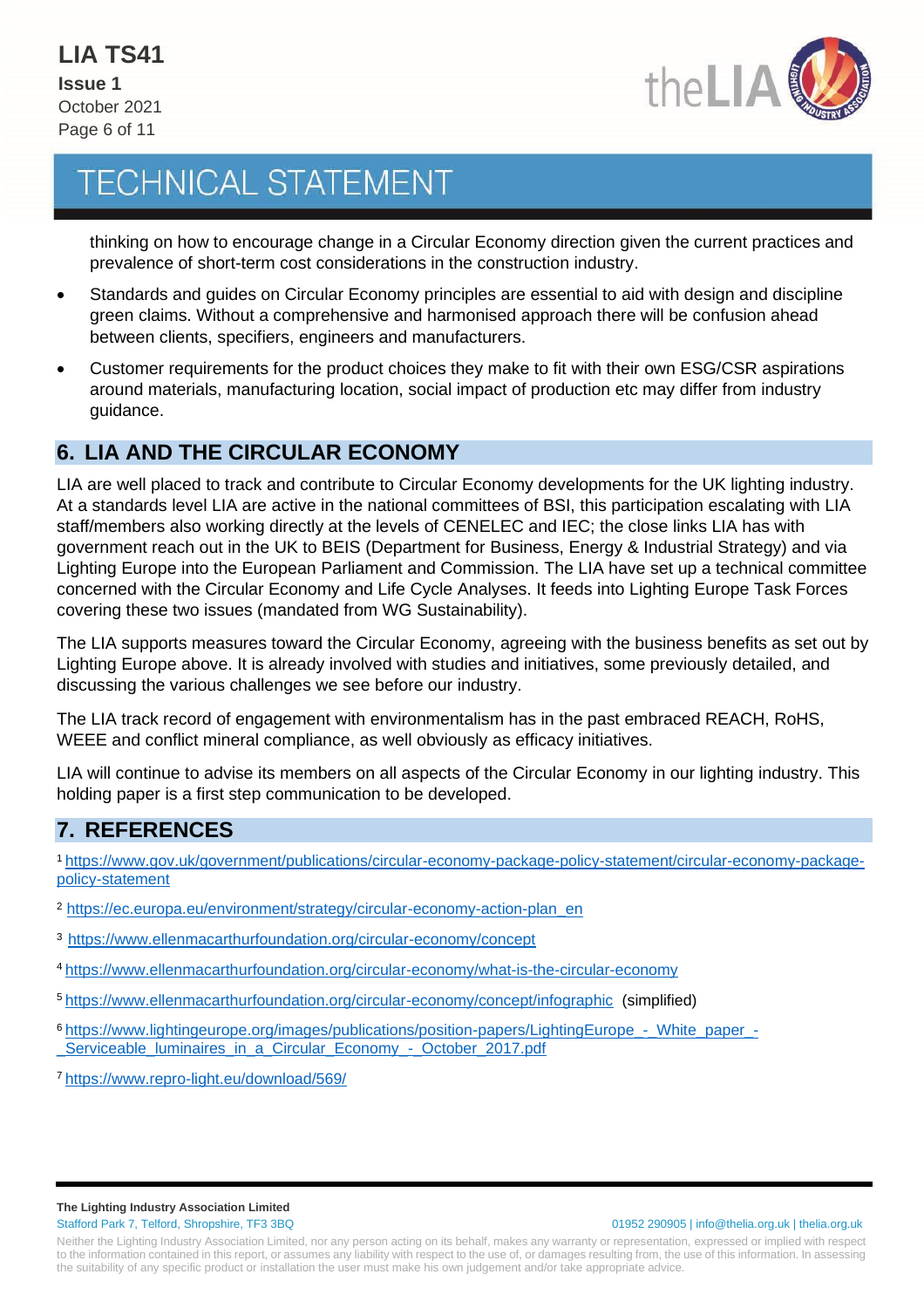**Issue 1** October 2021 Page 7 of 11



## **TECHNICAL STATEMENT**

### **8. GLOSSARY**

#### The below sources are used in the glossary:

| Source |                                                                                                                                                                  |
|--------|------------------------------------------------------------------------------------------------------------------------------------------------------------------|
|        | https://www.ceguide.org/Glossary                                                                                                                                 |
| 2      | https://www.ellenmacarthurfoundation.org/                                                                                                                        |
| 3      | https://www.investopedia.com/terms/e/environmental-social-and-governance-esg-criteria.asp<br>https://www.investopedia.com/terms/c/corp-social-responsibility.asp |
| 4      | https://spot.ul.com/blog/embodied-vs-operational-<br>carbon/#:~:text=Operational%20Carbon%3A%20The%20amount%20of,for%2028%25%20of%20global%20GHG.                |
| 5      | https://www.oneclicklca.com/simple-epd-guide/                                                                                                                    |
| 6      | https://en.wikipedia.org/wiki/Lighting as a service                                                                                                              |
|        | https://kenniskaarten.hetgroenebrein.nl/en/knowledge-map-circular-economy/how-is-a-circular-economy-different-from-<br>a-linear-economy/                         |
| 8      | https://ec.europa.eu/environment/archives/eussd/pdf/footprint/PEF%20methodology%20final%20draft.pdf                                                              |
| 9      | https://sciencebasedtargets.org/                                                                                                                                 |
| 10     | https://ghaprotocol.org/sites/default/files/standards_supporting/FAQ.pdf                                                                                         |
| 11     | https://www.epa.gov/sustainability/learn-about-sustainability                                                                                                    |

| A                                                                                                                                                                                                    | Source |
|------------------------------------------------------------------------------------------------------------------------------------------------------------------------------------------------------|--------|
| <b>Additive manufacturing</b>                                                                                                                                                                        |        |
| Manufacturing objects by adding material (instead of removing material)                                                                                                                              |        |
| B                                                                                                                                                                                                    | Source |
| <b>Biodegradable materials</b>                                                                                                                                                                       |        |
| A material which microorganisms can break down into natural elements (i.e. water, biomass, etc.).                                                                                                    |        |
| C                                                                                                                                                                                                    | Source |
| <b>Circular Economy</b>                                                                                                                                                                              | 2      |
| A circular economy is based on the principles of designing out waste and pollution, keeping products and materials in use, and                                                                       |        |
| regenerating natural systems.                                                                                                                                                                        |        |
| <b>Closed-loop recycling</b>                                                                                                                                                                         |        |
| Recycling a product and manufacturing it into the same product again and again.                                                                                                                      |        |
| <b>Corporate Social Responsibility (CSR)</b>                                                                                                                                                         | 3      |
| A self-regulating business model that helps a company be socially accountable—to itself, its stakeholders, and the public.                                                                           |        |
| <b>Cradle-to-Gate</b>                                                                                                                                                                                |        |
| An LCA that evaluates the environmental impacts of a product or process from raw material extraction through manufacturing.                                                                          |        |
| <b>Cradle-to-Grave</b>                                                                                                                                                                               |        |
| An LCA that evaluates the environmental impacts of a product or process from raw material extraction up through disposal.                                                                            |        |
| <b>Cradle-to-Cradle</b>                                                                                                                                                                              |        |
| An LCA that evaluates the environmental impacts of a product or process from raw material extraction beyond end of life to<br>remanufacturing using end of life material as secondary raw materials. |        |

#### **The Lighting Industry Association Limited**

#### Stafford Park 7, Telford, Shropshire, TF3 3BQ 01952 290905 | info@thelia.org.uk | thelia.org.uk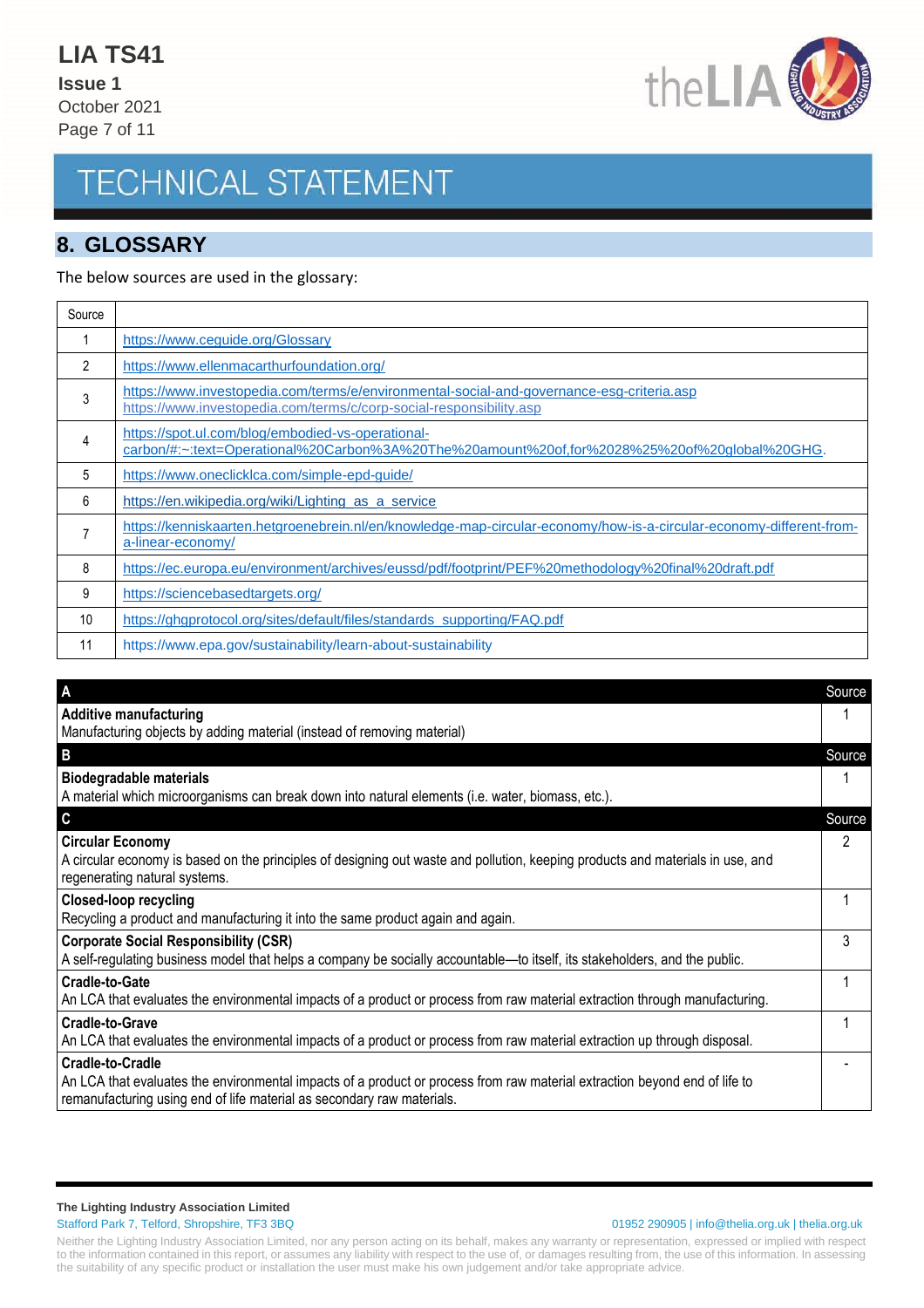**Issue 1** October 2021 Page 8 of 11



# **TECHNICAL STATEMENT**

| D                                                                                                                                                                                                                                                                                                                  | Source       |
|--------------------------------------------------------------------------------------------------------------------------------------------------------------------------------------------------------------------------------------------------------------------------------------------------------------------|--------------|
| Dematerialization                                                                                                                                                                                                                                                                                                  | 1            |
| Delivering a product using a percentage or none of the mass compared to the conventional product.                                                                                                                                                                                                                  |              |
| Design for disassembly                                                                                                                                                                                                                                                                                             | 1            |
| Design principle that calls for the end-of-life options of how the product, components and materials can be deconstructed.                                                                                                                                                                                         |              |
| Design for flexibility<br>Design principle (most commonly applied in building design and construction) that calls for use of interstitial space, programmed soft                                                                                                                                                   | 1            |
| space, shell space, expansion capacity, demountable partitions and mobile or modular furnishings.                                                                                                                                                                                                                  |              |
| Design for recyclability                                                                                                                                                                                                                                                                                           | 1            |
| Design principle that calls for the end-of-life accounting of how the product will be collected and recycled.                                                                                                                                                                                                      |              |
| Design for repairability<br>Design principle that calls for products to be manufactured using fasteners, materials and processes that allow them to be easily be<br>fixed.                                                                                                                                         | 1            |
| Design for sustainability<br>Design principle that calls for the optimization of environmental and social benefits across a product or service's life cycle.                                                                                                                                                       | 1            |
| <b>Downcycling</b>                                                                                                                                                                                                                                                                                                 | 1            |
| Use of secondary materials that results in a lower economic value of that material that cannot be recovered.                                                                                                                                                                                                       |              |
| <b>Durability</b>                                                                                                                                                                                                                                                                                                  | 1            |
| Product characteristic that determines the length of time over which it maintains its value or functionality                                                                                                                                                                                                       |              |
| E                                                                                                                                                                                                                                                                                                                  | Source       |
| Eco-design<br>Design principle that calls for the minimization of negative environmental and health impacts across a product or service's life cycle.                                                                                                                                                              | 1            |
|                                                                                                                                                                                                                                                                                                                    |              |
| Electronic waste (E-waste)<br>Disposed electronic and electrical products. These products typically contain hazardous materials and require certified handling and<br>recycling.                                                                                                                                   | $\mathbf{1}$ |
| <b>Embedded impacts</b>                                                                                                                                                                                                                                                                                            | 1            |
| The environmental and social impacts of a product, from material extraction through the use phase.                                                                                                                                                                                                                 |              |
| <b>Embodied Carbon:</b><br>The amount of carbon emitted during the making of a building. This includes extraction of raw materials, manufacture and refinement<br>of materials, transport, the building phase of the product or structure, and the deconstruction and disposal of materials at the end of<br>life. | 4            |
| End-of-life<br>The life cycle stage during which a product no longer has value to its original owner and is then disposed of.                                                                                                                                                                                      | 1            |
| <b>Environmental Product Declaration (EPD)</b><br>A document which transparently communicates the environmental performance or impact of any product or material over its lifetime.<br>Construction EPDs are based on the ISO 14040/14044, ISO 14025, EN 15804 or ISO 21930 standards.                             | 5            |
| <b>Environmental Social Governance (ESG)</b><br>Environmental, social, and governance (ESG) criteria are a set of standards for a company's operations that socially conscious<br>investors use to screen potential investments.                                                                                   | 3            |
| F                                                                                                                                                                                                                                                                                                                  | Source       |
| Footprint                                                                                                                                                                                                                                                                                                          | 1            |
| The impact of a product or service across its life cycle. One can calculate a product's carbon, water, energy and material footprints, for<br>example. This is similar to an LCA except that footprints typically only evaluate one environmental issue.                                                           |              |
| G                                                                                                                                                                                                                                                                                                                  | Source       |
| Green public procurement<br>A policy in which governments commit to buying products and services with environmentally-preferable characteristics.                                                                                                                                                                  | 1            |
|                                                                                                                                                                                                                                                                                                                    |              |

#### **The Lighting Industry Association Limited**

#### Stafford Park 7, Telford, Shropshire, TF3 3BQ 01952 290905 | info@thelia.org.uk | thelia.org.uk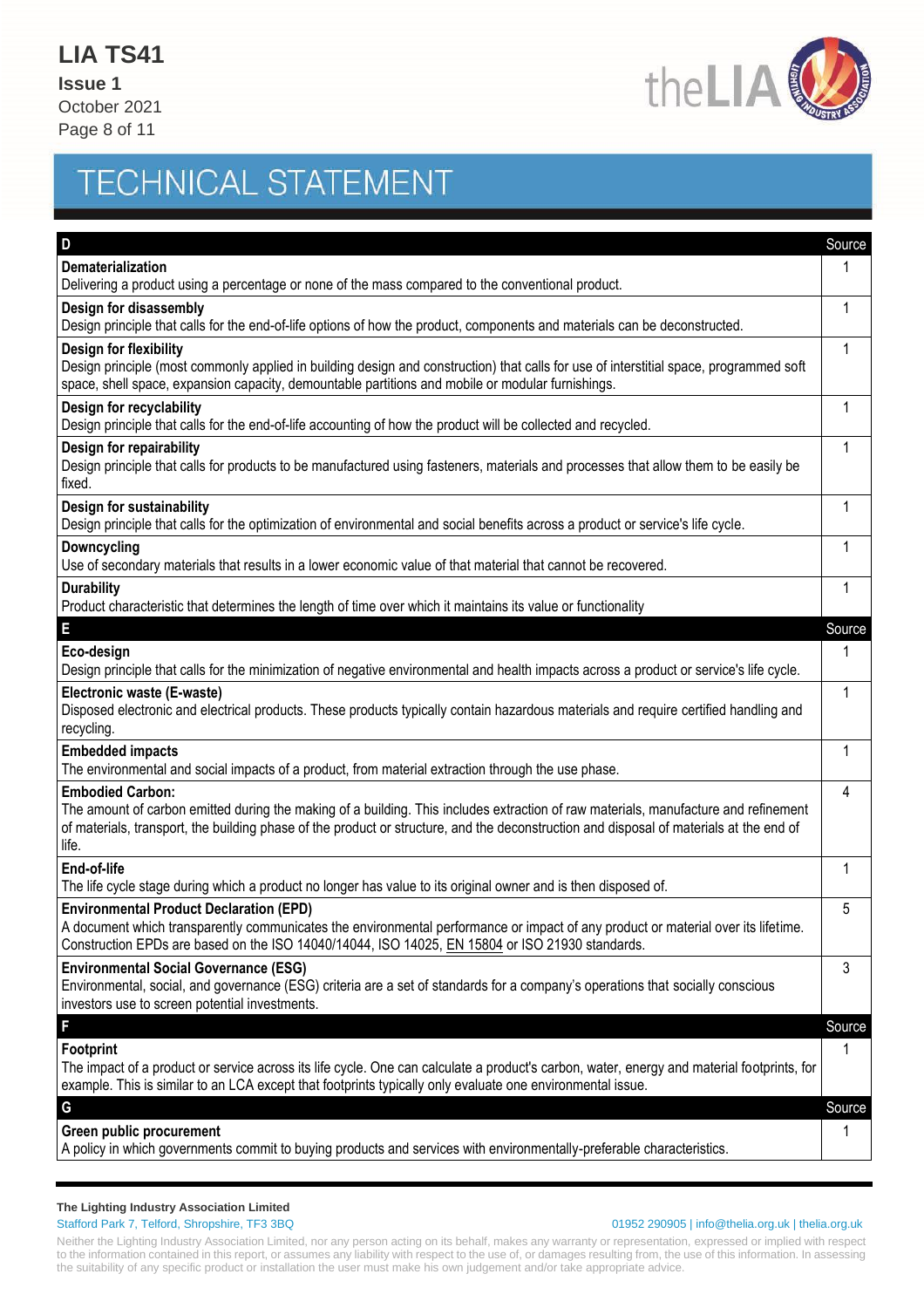**Issue 1** October 2021 Page 9 of 11



# **TECHNICAL STATEMENT**

| Н                                                                                                                                                                                                                                                  | Source |
|----------------------------------------------------------------------------------------------------------------------------------------------------------------------------------------------------------------------------------------------------|--------|
| <b>Hazardous materials</b>                                                                                                                                                                                                                         |        |
| A material or substance that has the potential to harm humans, animals or the environment.                                                                                                                                                         |        |
|                                                                                                                                                                                                                                                    | Source |
| <b>Impact analysis</b><br>The second phase of an LCA in which environmental impacts are determined.                                                                                                                                                | 1      |
| <b>Inventory analysis</b><br>The first stage of an LCA in which the inputs and outputs (materials, energy, water, economic value, etc.) of the system are identified.                                                                              | 1      |
| <b>Improvement analysis</b><br>The third stage of an LCA in which solutions are evaluated for mitigating environmental impacts.                                                                                                                    | 1      |
| J                                                                                                                                                                                                                                                  | Source |
| Just-in-time manufacturing<br>Manufacturing strategy to reduce wasted time and resources by providing products or services as they are needed by the next step in<br>the production process.                                                       | 1      |
|                                                                                                                                                                                                                                                    | Source |
| Landfilling<br>The disposal and burying of solid waste. The degradation of the waste results in the creation of local air and water pollution.                                                                                                     | 1      |
| Leasing<br>A service model in which the customer pays for continuous access to a product over an agreed period of time.                                                                                                                            | 1      |
| Life cycle<br>All of the stages that a product goes through in its lifetime: raw material extraction, processing, manufacturing, use, end-of-life and<br>transportation.                                                                           | 1      |
| Life cycle assessment<br>A method to evaluate the environmental impacts of a product or system over its life cycle. An LCA is typically done in three parts: (1)<br>Inventory Analysis, (2) Impact Assessment, (3) Improvement Analysis.           | 1      |
| Life cycle cost<br>A method to evaluate the financial impacts of a product or system over its life cycle.                                                                                                                                          | 1      |
| <b>Lighting as a Service (LaaS)</b><br>A service-based business model in which light service is charged on a subscription basis rather than via a one-time payment.                                                                                | 6      |
| <b>Linear Economy</b><br>A linear economy traditionally follows the "take-make-dispose" step-by-step plan. This means that raw materials are collected, then<br>transformed into products that are used until they are finally discarded as waste. | 7      |
| <b>Linear risk</b><br>The risk a company faces when depending on the conventional "take-make-dispose" economic model.                                                                                                                              | 1      |
| <b>Local materials</b><br>Materials that are extracted and processed within the same region they are being purchased. Specific distances depend on the<br>material, process and objectives.                                                        | 1      |
| M                                                                                                                                                                                                                                                  | Source |
| Modular design<br>Design principle that calls for products to be manufactured using a set of components that can be individually replaced, preventing<br>entire products from becoming useless.                                                    | 1      |
| 0                                                                                                                                                                                                                                                  | Source |
| Open loop recycling<br>Recycling product A and manufacturing it into product B.                                                                                                                                                                    | 1      |
|                                                                                                                                                                                                                                                    |        |

#### **The Lighting Industry Association Limited**

#### Stafford Park 7, Telford, Shropshire, TF3 3BQ 01952 290905 | info@thelia.org.uk | thelia.org.uk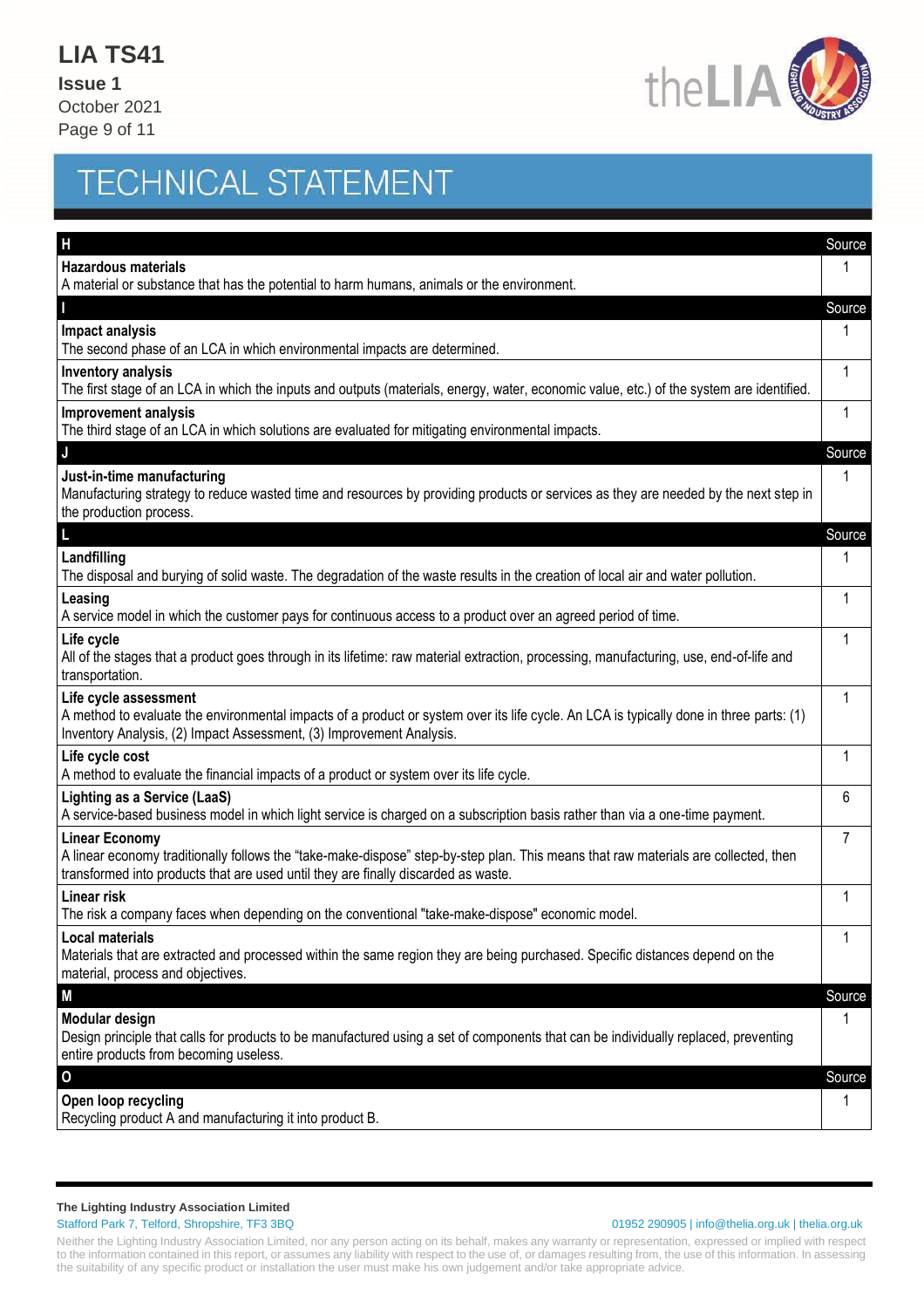**Issue 1** October 2021 Page 10 of 11



## **TECHNICAL STATEMENT**

| <b>Operational Carbon</b><br>The amount of carbon emitted during the operational or in-use phase of a building.                                                                                                                                                                                                                                                                      | 4      |
|--------------------------------------------------------------------------------------------------------------------------------------------------------------------------------------------------------------------------------------------------------------------------------------------------------------------------------------------------------------------------------------|--------|
| P                                                                                                                                                                                                                                                                                                                                                                                    | Source |
| Packaging (Primary)<br>Packaging in contact with the product (plastic sack holding cereal).                                                                                                                                                                                                                                                                                          | 1      |
| <b>Packaging (Secondary)</b><br>Packaging that contains one or more primary packages (cereal boxes).                                                                                                                                                                                                                                                                                 | 1      |
| <b>Packaging (Tertiary)</b><br>Packaging that contains one or more secondary packages (plastic wrap for a palette of cereal boxes).                                                                                                                                                                                                                                                  | 1      |
| <b>Product Environmental Footprint (PEF)</b><br>A multi-criteria measure of the environmental performance of a good or service throughout its life cycle.                                                                                                                                                                                                                            | 8      |
| R                                                                                                                                                                                                                                                                                                                                                                                    | Source |
| <b>Recovery</b><br>Process of extracting material, energy or water from the waste stream for reuse or recycling.                                                                                                                                                                                                                                                                     | 1      |
| Recyclable materials<br>Materials that can be recycled.                                                                                                                                                                                                                                                                                                                              | 1      |
| <b>Recycled content</b><br>The portion of a product that is made from recovered and recycled materials.                                                                                                                                                                                                                                                                              | 1      |
| Recycling<br>The collection, sorting and processing of disposed materials for use in another manufacturing process.                                                                                                                                                                                                                                                                  | 1      |
| <b>Refurbished materials</b><br>Discarded materials or products that are topically repaired, refinished and sanitized to serve their original function.                                                                                                                                                                                                                              | 1      |
| Regenerative design<br>A design principle that calls for products or services to contribute to ecosystem health.                                                                                                                                                                                                                                                                     | 1      |
| <b>Regenerative economy</b><br>A scenario in which products and services replenish their own sources of energy, water and materials in a closed-loop system.                                                                                                                                                                                                                         | 1      |
| Remanufacturing<br>Process of recovery, disassembly, repair and sanitizing components or parts for resale and reuse.                                                                                                                                                                                                                                                                 | 1      |
| S                                                                                                                                                                                                                                                                                                                                                                                    | Source |
| <b>Science Based Targets</b><br>Science-based targets show companies how much and how quickly they need to reduce their greenhouse gas (GHG)<br>emissions to prevent the worst effects of climate change.                                                                                                                                                                            | 9      |
| <b>Scope 1 Emissions</b><br>Direct emissions from owned or controlled sources.                                                                                                                                                                                                                                                                                                       | 10     |
| <b>Scope 2 Emissions</b><br>Indirect emissions from the generation of purchased energy                                                                                                                                                                                                                                                                                               | 10     |
| <b>Scope 3 Emissions</b><br>Indirect emissions (not included in scope 2) that occur in the value chain of the reporting company, including both upstream and<br>downstream emissions.                                                                                                                                                                                                | 10     |
| Social life cycle assessment<br>A method to assess the social and sociological impacts of a product or service across its entire life cycle.                                                                                                                                                                                                                                         | 1      |
| <b>Sustainability</b><br>Sustainability is based on a simple principle: Everything that we need for our survival and well-being depends, either directly or<br>indirectly, on our natural environment. To pursue sustainability is to create and maintain the conditions under which humans and<br>nature can exist in productive harmony to support present and future generations. | 11     |

#### **The Lighting Industry Association Limited**

#### Stafford Park 7, Telford, Shropshire, TF3 3BQ 01952 290905 | info@thelia.org.uk | thelia.org.uk